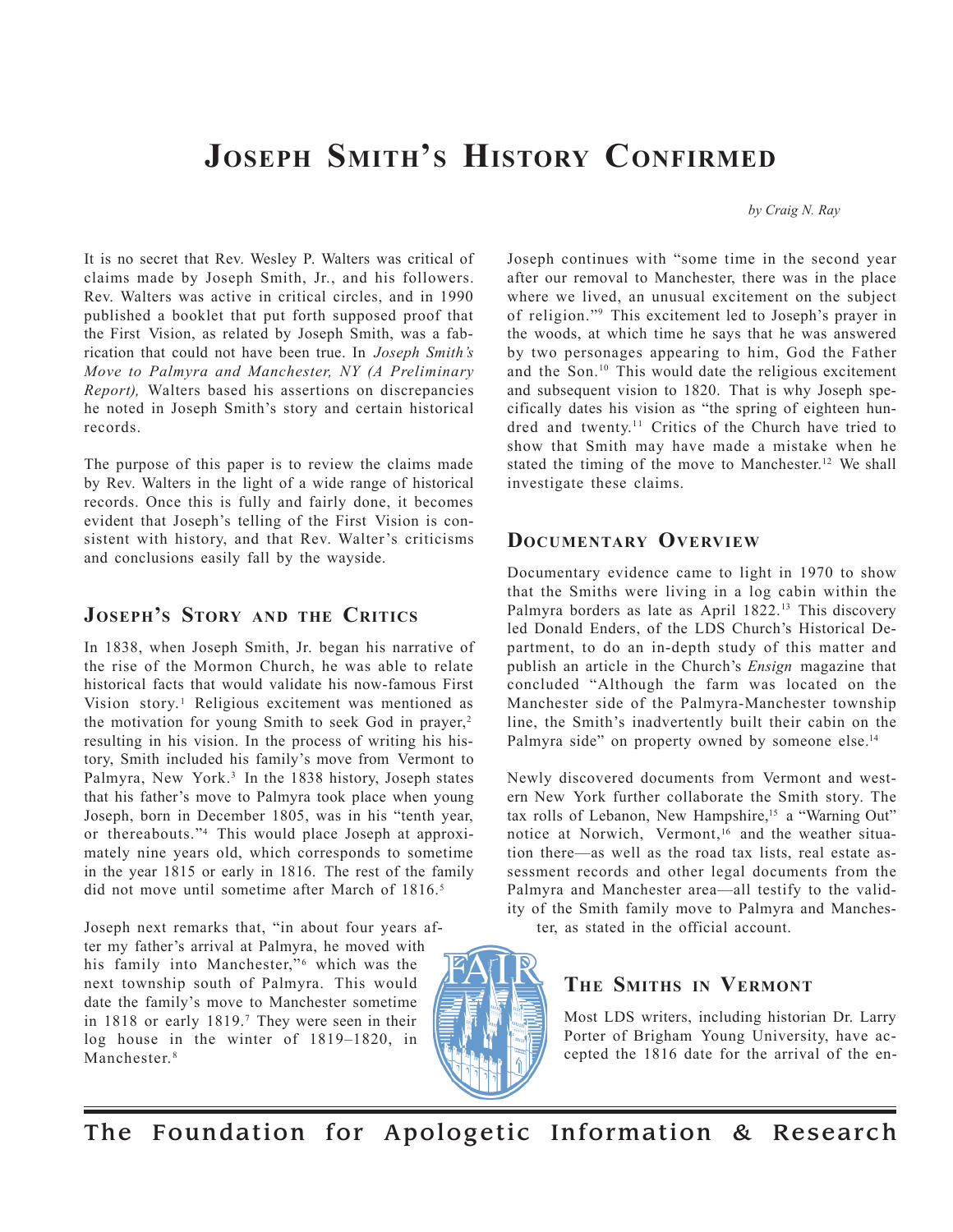tire family in Palmyra.<sup>17</sup> Accordingly they have placed the Smiths' stay in Norwich, Vermont (the town from which they made their departure for Palmyra) during the years 1814, 1815, and 1816. The reason for this threeyear span is the history dictated by Joseph's mother, Lucy Mack Smith. In it she stated that after a stay just across the Connecticut River at Lebanon, New Hampshire, the family moved to "Norrige" (still pronounced that way by the natives), where they endured three seasons of crop failure in the years  $1814-1816$ <sup>18</sup>

With careful investigation of the extant Vermont and New Hampshire documents, these dates can be verified. The Smiths were in Lebanon, New Hampshire in May 1814, as the township tax rolls verify. Of equal importance, the Norwich town records report that Joseph Smith and his family were "warned out of town" in March 1816.<sup>19</sup> This record, the only one found for a "Joseph Smith and family" found in the town's "Warning Out" book, shows that the town's selectmen issued the warrant on March 15, and it was served on the family on March 27, 1816. A "warning out of town" should not be thought of as a prejudicial treatment of the Smiths, because almost every family settling in a Vermont town in those days received such a warning. These warnings reminded strangers "that it was time for them to 'depart this town." These "Warning Outs" consisted of two parts. The first part was the notification of the selectmen when strangers had been taken in. (This included information of arrival date and the previous town from which they could be sent back to.) The second part consisting of the warning out (meaning it was time to "depart said town hereof."20

Rev. Wesley Walters found the second part of the notification, the warning out of town for 1816, for the Smith family. It is a paper on which the selectmen ordered the constable "to summon Joseph Smith and family now residing in Norwich to depart said town hereof." This was dated "15th day of March AD 1816." It was served on the Smith home on March 27, 1816.<sup>21</sup>

Three successive crop failures, the idea of good land in New York, and the "Warning Out of town" were no doubt the factors that resulted in Joseph Smith, Sr.'s decision to leave Vermont and move to New York.<sup>22</sup>

The fact that three crop failures in a row caused the Smiths to be in a poor and destitute situation was probably a key in the selectmen deciding it was time to require the Smiths to "depart their town." Lucy Mack Smith records in her history that they were renting from Esquire Murdock, $23$  who was elected the town's Grand Juror. Father Smith went with a Mr. Howard to New York, leaving his family to pack and get ready to vacate Norwich.<sup>24</sup>

A weather pattern for 1816 helps substantiate that 1816 was the time of the final crop failure that forced the Smith family to abandon Vermont and move to New York. It was reported that February was "warmer than usual. Crops were planted. Warm balmy days…" were reported until March. It was reported, "we were melting under the heat of summer," but then the weather changed in March. It was reported that the people were visited by a piercing northeast wind, with a hail or drizzling sleet during the day. By the next day "the bloom of apricot and peach trees [were] covered with icicles."25

This devastating cold storm and resultant crop failures no doubt were the determining factors to cause the Smiths to leave for better ground.

## **THE SMITHS IN PALMYRA**

Joseph Smith's mother records that her husband left Vermont ahead of them and went to Palmyra and sent for them later when he was ready for them to come.<sup>26</sup> Road tax records that the LDS Genealogical Department copied indicates Joseph Smith, Sr. was in Palmyra Road District #26 from 1817 till 1822.<sup>27</sup> Since the road tax records were done in April, this indicates that Father Smith did not arrive in Palmyra to stay until after April 1816 and yet before April 1817. The road district system was established by New York law. It required "overseers" to compile a list of all those residing in their road district who were required by law to work on the roads. This list included all landowners ("free holders") who were 21 years of age or older, as well as all free males of the same age, residing within that district. Each person on the list was required to put in at least one day's work per year, clearing brush, stones, and fallen trees, repairing bridges, filling holes, and clearing paths through snow in wintertime. These lists were required by law to be turned in by April 18, 1816 to the three commissioners of highways who would assign the number of days each person was to work. These lists were then turned over to the town clerk the latter part of April to be recorded by him. The road tax lists show that Joseph Smith, Sr. first appears on the list for District #26 in April 1817. He obviously was not in Palmyra at the time to have his name recorded on the list for 1816. The names follow the order in which their residences and businesses occur. From this list, it is apparent that Joseph Smith, Sr. was living somewhere toward the west end of Main Street in 1817.<sup>28</sup>

Joseph Sr.'s name appears in close proximity to Joseph D. Hayward, (apparently a newcomer to Palmyra as his name also does not appear on the lists prior to 1817) who ran a cooper shop, and as Joseph Sr., like his father, knew the barrel-making trade, he may have found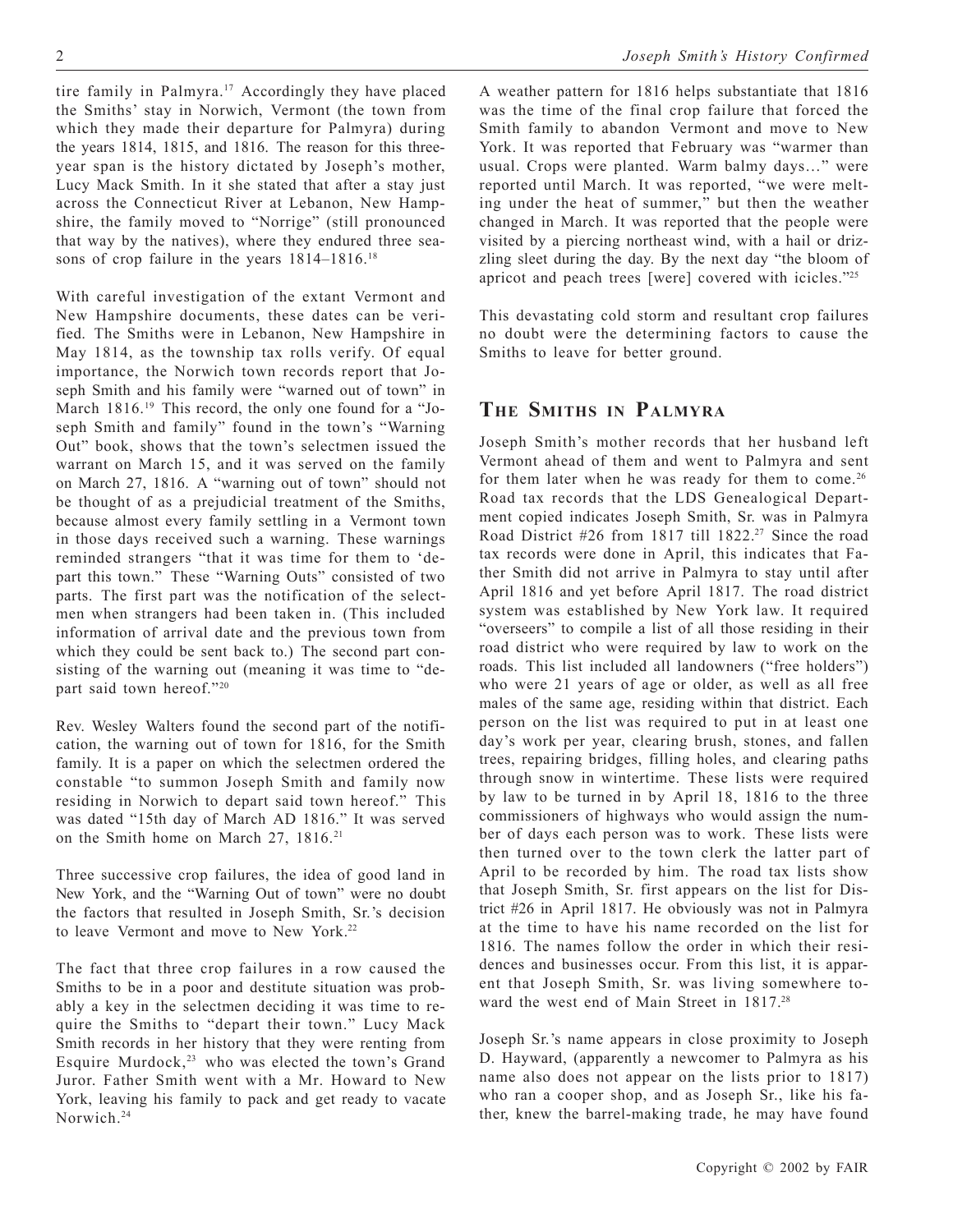employment with Hayward. Joseph Sr. possibly did not start his own business until after the arrival of his entire family. That would account for him not being listed along with the other businessmen in Palmyra. Smith's name occurs on the tax records again in 1818 and 1819. Some critics have erroneously supposed the Smiths were still in Vermont in 1818. These tax records and an eyewitness account do not support that conclusion.<sup>29</sup>

In April 1820 the name of Alvin, Joseph Sr.s' oldest son, appears for the first time. He shows up among the merchants in downtown Palmyra, while Joseph Sr., for the first time appears at the end of the list. Joseph Sr. is obviously living in the log house that the Smiths built. This log house is about 59 feet north of the Palmyra-Farmington (now Manchester) town line, just to the west of Stafford St.30 This log cabin was unquestionably located on a site excavated by Brigham Young University in 1982. This small cabin has now been re-built by the LDS Church in the same location as the original. In 1820 it stood in Palmyra township on property owned by Samuel Jennings, and served as a sort of benchmark for a survey crew that on June 13, 1820, laid out the extension of Stafford Road.31

Of interest is the fact that Alvin had turned 21 on February 11, 1819. If Alvin was living in Palmyra in April 1819 he would have been on the tax records and would have been required by law to help maintain the roads. Where was Alvin if the family moved in 1816 to Palmyra? If the family contracted to purchase the farm in 1818, this would explain Alvin's disappearance. Lucy (Joseph's mother) states,

My husband and his sons, Alvin and Hyrum, set themselves to work to pay for one hundred acres of land, for which Mr. Smith contracted with a land agent. In a year, we made nearly all of the first payment, erected a log house and commenced clearing. I believe something like thirty acres of land were got ready for cultivation the first year… When the time for making the second payment drew nigh, Alvin went from home to get work, in order to raise the money, and after much hardship and fatigue, returned with the required amount.<sup>32</sup>

It is evident that Alvin left home prior to April 1819 to work and therefore his name was not put on the Road Tax Records.

Pomeroy Tucker, an eyewitness, wrote that the Smith family arrived in Palmyra "in the summer of 1816." He further stated, "in 1818 they settled upon a nearly wild unimproved piece of land…about two miles south of Palmyra, being on the north border of the town of

Manchester, Ontario County."33 Thomas Cook, in his history of Palmyra, claims that the Smiths arrived in Palmyra "in the autumn of 1816." He also stated that "in 1818, when they moved to this tract of wild land to occupy it..." which was in Manchester.<sup>34</sup> Another account states, "Joseph Smith, Sr., came here (Palmyra) in 1816 from Royalton, Vt.;…in 1818 the family moved to a wild farm, two miles south of the village, and lived in a log house about twelve years."35 Though the Smiths did move to Manchester in 1818 or early 1819, they did not live in the log house for 12 years, as stated above, as they built a larger frame house in 1822–1823 and moved into it. It was across the street and further south than the log house. (More about the frame house later in this document.) Joshua Stafford, Barton Stafford, and Henry Harris all remember the Smiths "in Manchester" in 1819 or 1820.36

The Smiths arrived in Palmyra in 1816, and according to Tucker, Cook and others, purchased land in Manchester in 1818, and Alvin made the second payment in 1819. All of this evidence corroborates the Joseph Smith history.

# **THE SMITHS IN MANCHESTER**

Contracting for the Manchester farm, Lucy tells us that once she had arrived in Palmyra, the family began to make plans to acquire some property of their own. To this end, the family contracted for 100 acres of "Everson [Evertson] land."<sup>37</sup> Many contracts of the day show that the usual pattern for contracts resulted in three or more payments, each due a year apart, on the original date of the contract. Title to the property was retained by the seller, and property tax was sometimes paid by the buyer, according to the contract. Sometimes stipulations such as erecting a cabin within a year and clearing a certain number of acres were required. Joseph Sr. and Alvin entered into a contractual arrangement on behalf of the family sometime in 1818 and succeeded in building a log cabin and clearing thirty acres.<sup>38</sup> This land deal caused the Smith's name to appear on the census records in 1820 in Farmington (later named Manchester).

The U.S. Census Bureau listed the Smiths in Farmington (now Manchester) in 1820. The Smith farm, clearing the land and a log house, all supported evidence that the Smiths, and most everyone else, considered themselves in Manchester, even though they technically lived about 59 feet off their property. Legal U.S. documents now considered the Smiths in Farmington (later called Manchester) even though, technically, the log house was 59 feet away on the Palmyra side of the line.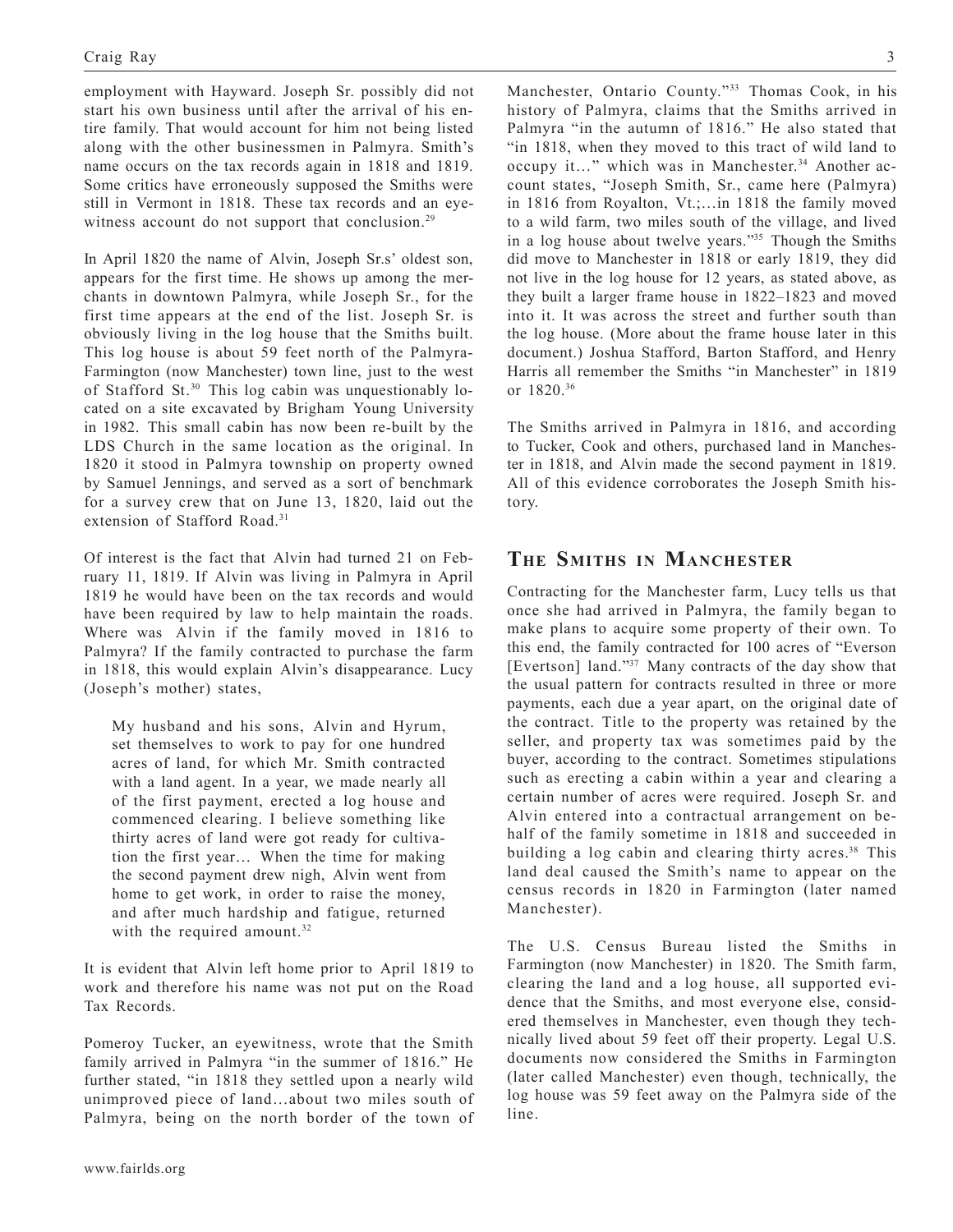The Smith farm in Farmington (now Manchester) embraced 100 acres, one third of the original 300 acres of the original Lot No. 1 in that township. The assessment roll for June 22, 1820, makes it clear that the entire 300 acres of Lot No. 1 was still in the name of the heirs of Nicholas Evertson. We don't have the Smiths' contract, but by June 1820, possibly only two payments had been made on the property. The heirs of Evertson, through the land agent, had not released the property name to Smith. By 1821, the land was assessed to Joseph Smith for the first time. This could all be written in the contract that has not surfaced at this time. Before making another payment, the land agent, Zechariah Seymour, died. Mother Smith adds that because the land agent had died, they were unable to make the final payment.<sup>39</sup> William Smith says that they were to make \$100 a year in payments, 40 and the value being \$700, a payment in 1818, 1819, 1820, and 1821 would put the Smith's more than half paid, and then the tax lien was put into the Smith's name before July of 1821. Before the next payment in 1822, the land agent died.

Moving to Manchester, it seems probable that the Smiths did not formally move to the new frame house on the east side of Stafford Road until after the winter of 1822. The log house that everyone says they built in 1818 or 1819 was inadvertently built on the wrong side of the Farmington (Manchester)-Palmyra line. Such an "accident" is entirely possible in a day when boundary lines may not have been well established. This would mean that the Smith family did not actually dwell on the Manchester side of the line until after November of 1822, when according to Mother Smith, "the frame was raised, and all the materials necessary for its [their frame house] speedy completion were procured."<sup>41</sup> "An unidentifiable newspaper article on microfilm at Brigham Young University library" mentions that after some time, it was discovered that the cabin originally built by the Smiths was not on the land originally contracted by them. Arrangements were then made with Samuel Jennings to purchase the land on which the log cabin was erected.<sup>42</sup>

Finding the Smiths not on their property by just under 60 feet, the Palmyra road tax overseers recorded the Smiths on their road tax lists until 1822 when the Smiths were able to raise the frame of a larger house (this time, on their property), move into the house, and work to complete the house after the move.<sup>43</sup> This move occurred before the tax liens were completed in 1823. The tax liens on the property increased \$300 to reflect the move.44 The move to the log house by the Smiths in 1818 was considered a move to Manchester by Joseph Jr., in his history, for it was a move to their farm where he was going to labor for many years to come. An imaginary line separated them from physically being in Manchester.

Joseph's History also includes Lucy in his family when he says they moved to Manchester,<sup>45</sup> even though she was not born till July 18, 1821, while the family technically lived about 59 feet north of Manchester. Other contemporaries also included little Lucy with the rest of the family when they mentioned the move to Manchester. Pomeroy Tucker included Lucy when he says the family moved from Vermont in 1816.<sup>46</sup> The Hon. George W. Cowles, in his book, *Landmarks of Wayne County,* also included Lucy's name with the other children when the family moved in 1816 to Palmyra.<sup>47</sup> Joseph's writings were consistent with the writers of his day.

The township south of Palmyra was named Farmington until March 31, 1821, when its name was changed to Burt. Another name change onApril 16, 1822, resulted in the final name of Manchester.<sup>48</sup> The contemporaries of Joseph Smith, all writing after 1822, called the move to the log house a move to Manchester.<sup>49</sup> Joseph Jr. was no exception.

Joseph Sr.'s name remained on the road tax records of Palmyra until 1822, since his home was technically on the Palmyra side of the line. Alvin's name does not appear in 1819 (remember that he was off earning money for the property payment according to his mother), but his name does show up in 1820, 1821 and 1822. Hyrum's name shows up in 1821, but not in 1822. Hyrum could have hired out for work in a neighboring town for which we do not have the road lists. It is possible that he moved onto the Manchester farm where he ended up buying 15 acres from his parents and built a small log home as a dwelling.<sup>50</sup> As Lucy stated, by November 1822 the frame was raised on their comfortable frame house (on the Manchester side of the line) and the Smiths must have moved into it prior to April 1823, for they do not appear on the Palmyra road tax records again.

Some critics have postulated that another log cabin was built on the Manchester 100 acres before the frame house, but no evidence—archaeologically or otherwise exists to support this theory.<sup>51</sup> This is hardly the case, as the tax assessments prove otherwise.

The assessed valuations of the farm itself strongly suggests that as of July 1821, and June 29, 1822, no cabin or frame house was on the Manchester property, for it was valued at \$700 each year. But by July 24, 1823, the value had jumped to \$1000. The Smiths began in the spring of 1820 to make preparations for building the frame house on the East side of the road (Stafford St.).

The frame was raised in November 1822 and the material necessary to finish the job was obtained according to Joseph's mother.<sup>52</sup> This would necessarily increase the value of the property. On July 24, 1823, the assessment value jumped to \$1000, an increase of over forty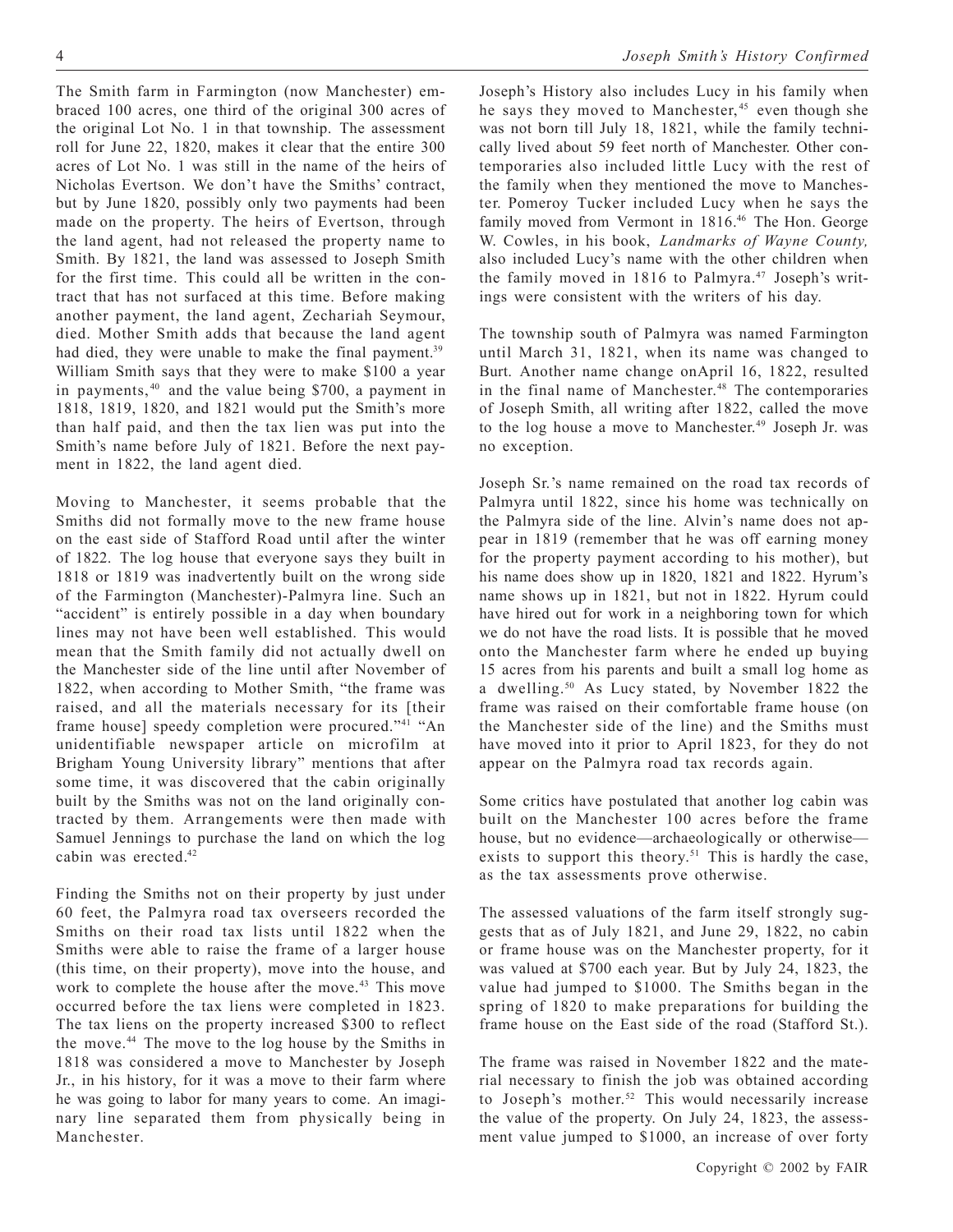percent, indicating the first time a building was now placed on the property. This is evidence that clearly proves the Smiths went from their Palmyra log house to the frame house built on their farm in Manchester after November 1822. No other dwelling existed on the property previously, or the assessment would have shown that.

The Smiths are in the Palmyra road tax district in April 1822, but the frame house was raised by November 1822, allowing for the Smith family to live across the border in Manchester. No other house was built between the small log house and the frame house, or the land assessment would have changed. Before Alvin died on November 19, 1823, he told Hyrum to finish the frame house.53 They had been living in it without it being fully completed. It was still not completed according to Lucy in the fall of 1825 when Josiah Stoal came from Chenango County.54 Joseph's own 1838 account points to a move to Manchester in 1818 or 1819, and he considered the small log house in Manchester.

# **THE 1820 RELIGIOUS EXCITEMENT IN PALMYRA**

Joseph states that about 1820 religious excitement had commenced, and the whole district of country was affected by it. The Palmyra newspaper reported many conversions in the "burned-over" district. Joseph often attended these so-called "revivals" and "camp meetings" in the Palmyra area. The *Palmyra Register* recorded that the Methodists had a religious camp meeting in 1820.<sup>55</sup> Since they did not have a chapel yet, they would meet in the woods on Vienna Road.<sup>56</sup> Pomeroy Tucker states that "protracted revival meetings were customary in some of the churches, and Smith frequented those of different denominations..."<sup>57</sup> These revivals in 1820 must have helped the Methodists, for they were able to build their first church in Palmyra by 1822, down on Vienna Road where they held their camp meetings.<sup>58</sup> The Zion Episcopal Church was originated in 1823.<sup>59</sup> In 1817, the Presbyterians were able to split into an eastern group and a western group. The eastern group used the only actual church building that was in Palmyra in 1820, while the western group assembled in the town hall  $60$ 

Some critics have erroneously supposed that there was no religious excitement in Palmyra in the years 1820 through 1823. This theory has proved false with the finding of the *Palmyra Sentinel* newspaper articles reporting of the Methodist camp meeting in Palmyra in 1820. Also, Pomeroy Tucker and Orsamus Turner were eyewitnesses to the excitement.

## **CONCLUSIONS**

Historically, Joseph Smith's telling of the First Vision can fit within the data and evidence available. Joseph Smith was living in the area at the right time to be near the Sacred Grove where God and His Son appeared to him. Eyewitnesses, critical of Joseph Smith, do verify that the Smith's were there, where Joseph said they were. Critics now try to claim that he was not there. The evidence proves these new critics wrong.

## **FURTHER READING**

Backman, Milton V. Jr. *Joseph Smith's First Vision: Confirming Evidences and Contemporary Accounts.* Salt Lake City: Bookcraft, 1971.

Bushman, Richard L. *Joseph Smith and the Beginnings of Mormonism.* Urbana, Illinois: University of Illinois Press, 1984.

Stewart, F.L. *Exploding the Myth About Joseph Smith, the Mormon Prophet.* New York: House of Stewart Publications, 1967.

*The Revised and Enhanced History of Joseph Smith by His Mother.* Edited by Scot Facer Proctor and Maurine Jensen Proctor. Salt Lake City: Bookcraft, 1996.

### **NOTES**

- 1. See Joseph Smith History 1:1.
- 2. See Joseph Smith History 1:5.
- 3. See Joseph Smith History 1:3.
- 4. Ibid.

5. Lucy Mack Smith, *A History of Joseph Smith By His Mother, Lucy Mack Smith,* edited by Preston Nibley (Salt Lake City: Bookcraft, 1954), 61–63.

6. See Joseph Smith History 1:3.

7. Pomeroy Tucker, *Origin, Rise and Progress of Mormonism* (New York: D. Appleton, 1867), 12.

8. Orsamus Turner, *History of the Pioneer Settlement of Phelps and Gorham's Purchase, and Morris' Reserve* (Rochester, New York: William Alling, 1851), 212-213.

9. See Joseph Smith History 1:5.

10. See Joseph Smith History 1:17.

11. See Joseph Smith History 1:14.

12. Wesley P. Walters, *Joseph Smith's Move To Palmyra And Manchester, N.Y. A preliminary report* (unpublished, 1990), 17; Wesley P. Walters, "Joseph's First Vision Story Undermined,"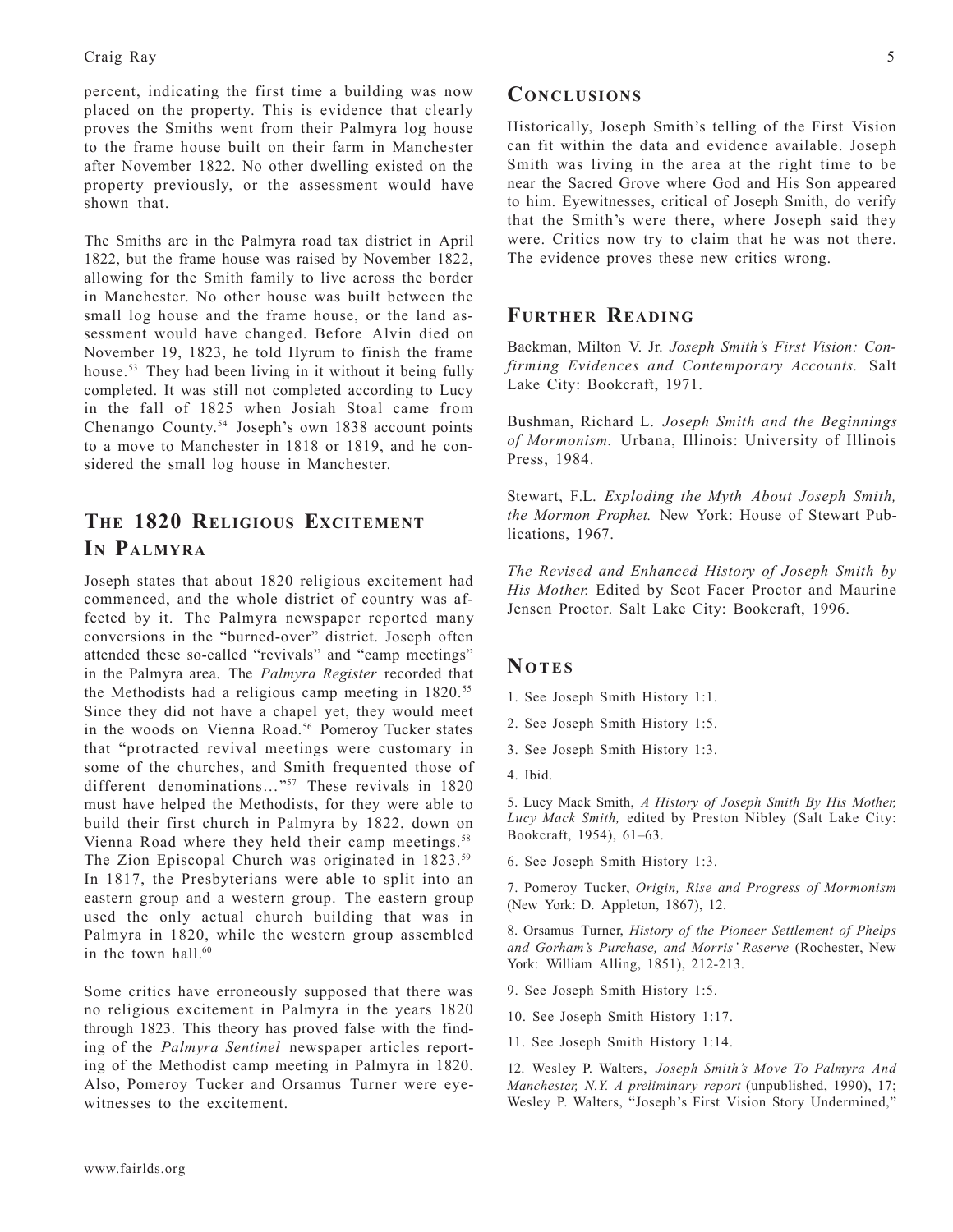*The Quarterly Journal of Watchman Fellowship* (January– March 1988), 4; Jerald and Sandra Tanner, *Mormonism— Shadow or Reality?,* fifth edition (Salt Lake City: Utah Lighthouse Ministry, 1987), 143–162-D.

13. Palmyra, N.Y., Copies of Old Village Records, 1793–1867 (Salt Lake City: LDS Church Genealogical Dept., 1970), film 812869, hereafter referred to as: Road Tax Records.

14. Donald L. Enders, "A Snug Log House," *Ensign* (August 1985), 16.

15. Lebanon, N.H., Town Records, 1810–1823, "List of the Polls and Rateable Estate."

16. Norwich, Vermont. A Record of Strangers Who are Warned Out of Town, 1813–1818, Clerks Office, 53.

17. Dr. Larry C. Porter, *A Study of the Church of Jesus Christ of Latter-day Saints in the States of New York and Pennsylvania, 1816–1831,* a Ph.D. dissertation (Provo, Utah: Brigham Young University, 1971), 5, 28–29.

18. Smith, *A History of Joseph Smith By His Mother,* 61–63.

19. *A Record of Strangers,* 53.

20. Josiah Henry Benton, *Warning Out in New England, 1656– 1817* (Boston: W.B. Clarke, 1911), 106–113, 115, 117.

21. *A Record of Strangers,* 53.

22. Lucy Mack Smith, *Biographical Sketches of Joseph Smith the Prophet, and His Progenitors for Many Generations* (Liverpool, S.W. Richards, 1853), 66.

23. Ibid.

24. Ibid., 67.

25. C. Edward Skeen, "The Year Without a Summer: A Historical View," *Journal of the Early Republic* (Spring 1981).

26. Smith, *Biographical Sketches,* 67.

27. Road Tax Records.

28. Ibid.

29. Ibid.; Tucker, *Origin, Rise and Progress of Mormonism,* 12.

30. Dale L. Berge, "Archaeological Work at the Smith Log House," *Ensign* (August 1985), 24.

31. Porter, Ph.D. dissertation, 42, quoting the Old Town Record.

32. Smith, *Biographical Sketches,* 70–71.

33. Tucker, *Origin, Rise and Progress of Mormonism,* 12.

34. Thomas L. Cook, "Palmyra and Vicinity" *Palmyra Courier Journal,* (1930), 219.

35. George W. Cowles, *Landmarks of Wayne County* (Syracuse, New York: D. Mason & Company, 1895), 182.

36. E.D. Howe, *Mormonism Unvailed* (Painseville, Ohio: Self Published, 1834), 250, 251, 258.

37. Smith, *Biographical Sketches,* 43, 57.

38. Smith, *Biographical Sketches,* 70.

39. Lucy Mack Smith in her preliminary manuscript known as the Martha Coray Manuscript, 43–46.

40. William Smith, *William Smith on Mormonism* (Lamoni, Utah: Herald Steam Book & Job Office, 1883), 12.

41. Smith, *Biographical Sketches,* 87.

42. Rand Hugh Packer, "History of Four Mormon Landmarks In Western New York: The Joseph Smith Farm,…," A Thesis Presented to the Department of Church History and Doctrine (Provo, Utah: Brigham Young University, August 1975), 43.

43. Smith, *A History of Joseph Smith By His Mother,* 86–87; Packer, thesis, 43.

44. Manchester, New York, Assessment Roll, Ontario County Historical Society, 16–17.

45. See Joseph Smith History 1:4.

46. Tucker, *Origin, Rise and Progress of Mormonism,* 11.

47. Cowles, *Landmarks of Wayne County,* 182.

48. Milton V. Backman, Jr., Joseph Smith's First Vision, second edition (Salt Lake City: Bookcraft, 1980), 188.

49. Turner, *History of the Pioneer Settlement;* Tucker, *Origin, Rise and Progress of Mormonism;* Cook, "Palmyra and Vicinity;" and Cowles, *Landmarks of Wayne County.*

50. Smith, Martha Coray Manuscript, 99.

51. Walters, *Joseph Smith's Move,* 17.

52. Smith, *A History of Joseph Smith By His Mother,* 66, 86, 87.

53. Smith, *Biographical Sketches,* 88–89.

54. Ibid., 91.

55. Palmyra Register (July 28, 1820).

56. Turner, *History of the Pioneer Settlement,* 212–213.

57. Tucker, *Origin, Rise and Progress of Mormonism,* 17–18.

58. Cowles, *Landmarks of Wayne County,* 194.

59. Ibid.

60. Ibid., 191–192.

#### **ABOUT THE AUTHOR**

Craig Ray is an amateur apologist and Church history fanatic. He served a full-time mission for the Church in England, and has since served in various positions including Gospel Doctrine teacher, missionary preparation instructor, and stake missionary. He currently resides in Mesa, Arizona, where he operates the Latter-Day Research Center, which investigates the claims of LDS critics and their literature. Craig can be contacted at craig ray@hotmail.com.